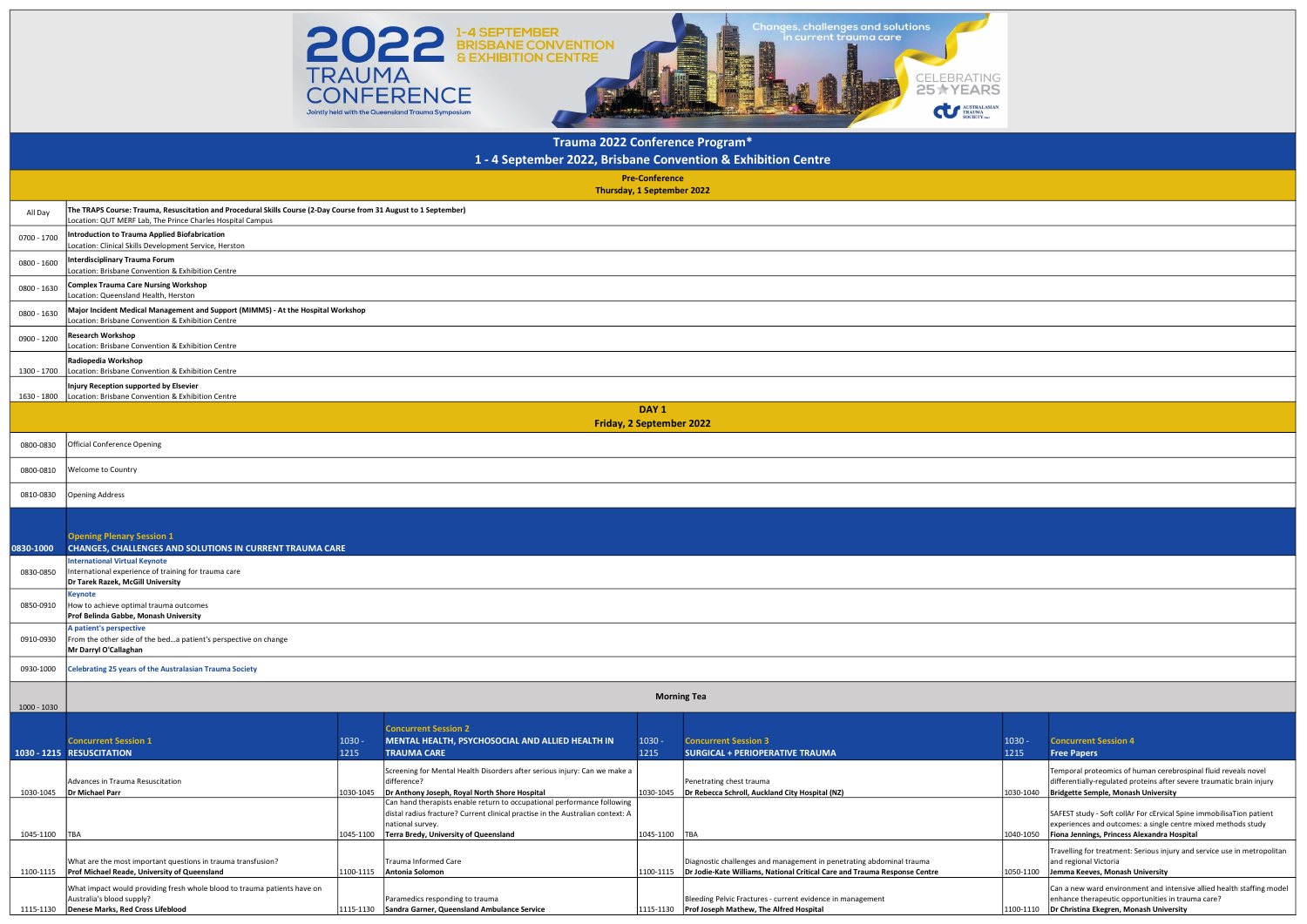| 1130-1145   | Airway management pitfalls in injured patients. Data from the Binational Airway<br>Registry<br>Dr Sally McCarthy, Prince of Wales Hospital Sydney                                         | 1130-1145 | <b>TBA</b>                                                                                                                      | 1130-1145     | Foley Catheter Balloon Tamponade for Actively Bleeding Wounds Following Penetrating Neck<br>Injury is an Effective Technique for Controlling Non-Compressible Junctional External<br>Haemorrhage<br>Dr Victor Kong, Waikato Hospital (NZ) | 1110-1120 |
|-------------|-------------------------------------------------------------------------------------------------------------------------------------------------------------------------------------------|-----------|---------------------------------------------------------------------------------------------------------------------------------|---------------|-------------------------------------------------------------------------------------------------------------------------------------------------------------------------------------------------------------------------------------------|-----------|
| 1145-1200   | Massive transfusion practice and outcomes in trauma: Update from the<br>Australian and NZ Massive Transfusion Registry<br>Prof Erica Wood, Monash University                              | 1145-1200 | Intimate Partner Violence<br>Dr Bharti Khurana, Trauma Imaging Research and Innovation Center,<br><b>Harvard Medical School</b> | 1145-1200     | Timing and priorities for aortic injuries<br>Dr Ian Campbell                                                                                                                                                                              | 1120-1130 |
|             |                                                                                                                                                                                           |           |                                                                                                                                 |               |                                                                                                                                                                                                                                           |           |
|             |                                                                                                                                                                                           |           |                                                                                                                                 |               |                                                                                                                                                                                                                                           | 1130-1140 |
|             |                                                                                                                                                                                           |           |                                                                                                                                 |               |                                                                                                                                                                                                                                           | 1140-1150 |
|             |                                                                                                                                                                                           |           |                                                                                                                                 |               |                                                                                                                                                                                                                                           | 1150-1200 |
| 1200-1215   | QUESTION / DISCUSSION TIME                                                                                                                                                                | 1200-1215 | QUESTION / DISCUSSION TIME                                                                                                      |               | 1200-1215   QUESTION / DISCUSSION TIME                                                                                                                                                                                                    | 1200-1210 |
| 1215 - 1315 |                                                                                                                                                                                           |           |                                                                                                                                 | Lunch         |                                                                                                                                                                                                                                           |           |
| 1235-1315   |                                                                                                                                                                                           |           |                                                                                                                                 |               | <b>Australasian Trauma Society Annual General Meeting</b>                                                                                                                                                                                 |           |
|             |                                                                                                                                                                                           |           |                                                                                                                                 |               |                                                                                                                                                                                                                                           |           |
|             | <b>Concurrent Session 5</b><br>1315-1500 REHABILITATION POST TRAUMA                                                                                                                       |           | <b>Concurrent Session 6</b><br>1315-1500 MAJOR INCIDENTS AND MASS CASUALTY EVENTS                                               |               | <b>Concurrent Session 7</b><br>1315-1500 TRAUMA NURSING                                                                                                                                                                                   | 1315-1500 |
|             | COMBAT: a package of care improving outcomes in patients with rib fractures                                                                                                               |           | Trauma Preparedness Study                                                                                                       |               | The modified primary - the challenges of Aeromedical Retrieval of trauma patients from rural<br>and remote settings                                                                                                                       |           |
| 1315-1330   | Dr Maria Brand, Middlemore Hospital (NZ)                                                                                                                                                  | 1315-1330 | Prof Belinda Gabbe, Monash University                                                                                           | 1315-1330     | Renee Bolot, LifeFlight Retrieval Medicine                                                                                                                                                                                                | 1315-1325 |
|             | Use and effectiveness of telehealth for rehabilitation trauma                                                                                                                             |           | UK - Clinical Guideline for Major Incidents and Mass Casualty Events                                                            |               | Trauma Nurse Case Management: facilitating optimal & efficient outcomes for the patient and<br>the service                                                                                                                                |           |
| 1330-1345   | Dr Christina Ekegren, Monash University                                                                                                                                                   | 1330-1345 | Justine Lee and / or Stephen Groves, NHS (UK)                                                                                   | 1330-1345     | Nicole Kelly, Royal Adelaide Hospital                                                                                                                                                                                                     | 1325-1335 |
|             | Early inreach rehabilitation - opportunities to improve rehab outcomes in the                                                                                                             |           |                                                                                                                                 |               |                                                                                                                                                                                                                                           |           |
| 1345-1400   | acute phase of care<br>Dr Teresa Boyle, Gold Coast University Hospital                                                                                                                    | 1345-1400 | Into the war zone - responding to victims of active armed forces<br>Matthew Meister, Queensland Ambulance Services              | 1345-1400     | Navigating a journey from Trauma Victim to Trauma Survivor<br>Matthew Scott, Gold Coast University Hospital                                                                                                                               | 1335-1345 |
| 1400-1415   | 5 years of falls on the inpatient spinal injuries unit<br>Kathryn Marshall, Princess Alexandra Hospital                                                                                   | 1400-1415 | Ballistic injuries based on MSF experience<br>Dr Jan Swinnen, Westmead Hospital                                                 | 1400-1415     | Phone call follow-up for trauma patients<br>Alicia Jackson, Royal North Shore Hospital                                                                                                                                                    | 1345-1355 |
|             | BE-FIT Better Functional Outcomes in Trauma                                                                                                                                               |           | Chemical and/or biological attack                                                                                               |               | Trauma verification onsite vs virtual; preparing for a review                                                                                                                                                                             |           |
| 1415-1430   | Prof Belinda Gabbe, Monash University                                                                                                                                                     | 1415-1430 | Assoc Prof David Heslop, University of New South Wales                                                                          | 1415-1430     | Dr Rebekah Ogilvie, Canberra Hospital and Health Services                                                                                                                                                                                 | 1355-1405 |
| 1430-1445   | TBA                                                                                                                                                                                       | 1430-1445 | Paediatric response - Manchester Arena Attack 2017<br>Dr Peter Hulme, Manchester University NHS Foundation Trust (UK)           | 1430-1445     | Trauma Nurse Credentialing & Certification Pathway: what does it take to be a trauma nurse?<br>Helen Jowett, Royal Children's Hospital                                                                                                    | 1405-1415 |
|             |                                                                                                                                                                                           |           |                                                                                                                                 |               |                                                                                                                                                                                                                                           |           |
|             |                                                                                                                                                                                           |           |                                                                                                                                 |               |                                                                                                                                                                                                                                           | 1415-1425 |
|             |                                                                                                                                                                                           |           |                                                                                                                                 |               |                                                                                                                                                                                                                                           |           |
|             |                                                                                                                                                                                           |           |                                                                                                                                 |               |                                                                                                                                                                                                                                           | 1425-1435 |
|             |                                                                                                                                                                                           |           |                                                                                                                                 |               |                                                                                                                                                                                                                                           | 1435-1445 |
|             |                                                                                                                                                                                           |           |                                                                                                                                 |               |                                                                                                                                                                                                                                           |           |
| 1445-1500   | QUESTION / DISCUSSION TIME                                                                                                                                                                | 1445-1500 | QUESTION / DISCUSSION TIME                                                                                                      | 1445-1500     | QUESTION / DISCUSSION TIME                                                                                                                                                                                                                | 1445-1455 |
| 1500-1530   |                                                                                                                                                                                           |           |                                                                                                                                 | Afternoon Tea |                                                                                                                                                                                                                                           |           |
|             | <b>Plenary Session 2</b>                                                                                                                                                                  |           |                                                                                                                                 |               |                                                                                                                                                                                                                                           |           |
|             | ADVOCACY, CAREER PATHWAYS AND SUCCESSION PLANNING FOR TRAUMA SPECIALISTS<br>1530-1700 Chair: Prof Michael Schuetz, Dr John Crozier                                                        |           |                                                                                                                                 |               |                                                                                                                                                                                                                                           |           |
|             | <b>International perspective</b><br>Prof Chris Moran, National Strategic Incident Director, NHS (UK)                                                                                      |           |                                                                                                                                 |               |                                                                                                                                                                                                                                           |           |
|             | <b>Careers in Trauma Nursing</b>                                                                                                                                                          |           |                                                                                                                                 |               |                                                                                                                                                                                                                                           |           |
|             | Heidi Hotz, Trauma Program Manager, Department of Surgery, Cedars-Sinai Medical Center (US)<br>The next generation, family, careeer, opportunities, and the sub-speciality of trauma care |           |                                                                                                                                 |               |                                                                                                                                                                                                                                           |           |
| 1530-1730   | Dr Zhenya Welyczko, Princess Alexandra Hospital                                                                                                                                           |           |                                                                                                                                 |               |                                                                                                                                                                                                                                           |           |

| eck |           |                                                                         |
|-----|-----------|-------------------------------------------------------------------------|
|     |           |                                                                         |
|     | 1110-1120 |                                                                         |
|     |           |                                                                         |
|     |           | National Collaborative: Rehabilitation after major trauma injury        |
|     | 1120-1130 | Katrina Hutching, Health Quality and Safety Commission                  |
|     |           | Ageing with traumatic injury: Australian health service and policy      |
|     |           | perspectives                                                            |
|     | 1130-1140 | Dr Christina Ekegren, Monash University                                 |
|     |           | Early and Intensive therapy for hospitalised trauma patients improves   |
|     |           | hospital outcomes and bed flow                                          |
|     | 1140-1150 | Lara Kimmel, The Alfred, Monash University                              |
|     |           | The role of advocacy in creating change and reducing the impact of road |
|     |           | trauma in Australia                                                     |
|     | 1150-1200 | <b>Christine Smith, Injury Matters</b>                                  |
|     | 1200-1210 | Q&A                                                                     |

|      |           | <b>Concurrent Session 8</b>                                                                                      |
|------|-----------|------------------------------------------------------------------------------------------------------------------|
|      |           | 1315-1500 Free Papers 2                                                                                          |
| ıral |           |                                                                                                                  |
|      |           |                                                                                                                  |
|      | 1315-1325 |                                                                                                                  |
|      |           |                                                                                                                  |
| and  |           |                                                                                                                  |
|      |           | Accuracy of injury coding in a trauma registry                                                                   |
|      | 1325-1335 | Matthew Sawyer, Starship Childrens Hospital                                                                      |
|      |           |                                                                                                                  |
|      |           |                                                                                                                  |
|      |           | Accurate completion of Tertiary Trauma Survey for inpatients at a non-                                           |
|      | 1335-1345 | trauma centre following significant trauma                                                                       |
|      |           | Naji Ghamri, Middlemore Hospital                                                                                 |
|      |           | Study of Road Trauma Evidence and Data - SORTED<br>Siobhan Isles, National Trauma Network, Major Trauma National |
|      | 1345-1355 | <b>Clinical Network</b>                                                                                          |
|      |           | Emergency Care "Out There": Investigating the Role of the Rural                                                  |
|      |           | Emergency Responder Network in South Australia                                                                   |
|      | 1355-1405 | <b>Caitlin Skinner, Flinders University</b>                                                                      |
|      |           |                                                                                                                  |
| se?  |           | Unique aspects of dealing with Road Trauma in regional communities                                               |
|      | 1405-1415 | <b>Christine Smith, Injury Matters</b>                                                                           |
|      |           | Managing chest trauma in a regional setting: Auditing chest trauma                                               |
|      |           | management and establishing a Chest Injury Protocol (ChIP) in a regional                                         |
|      |           | hospital                                                                                                         |
|      | 1415-1425 | Thomas Warburton, University of New South Wales, Prince of Wales<br>Hospital                                     |
|      |           | Development, implementation and patient-driven evaluation of the                                                 |
|      |           | Princess Alexandra Hospital trauma nurse practitioner-led outpatient                                             |
|      |           | clinic                                                                                                           |
|      | 1425-1435 | Fiona Jennings, Princess Alexandra Hospital                                                                      |
|      |           |                                                                                                                  |
|      |           |                                                                                                                  |
|      | 1435-1445 |                                                                                                                  |
|      |           |                                                                                                                  |
|      |           |                                                                                                                  |
|      | 1445-1455 |                                                                                                                  |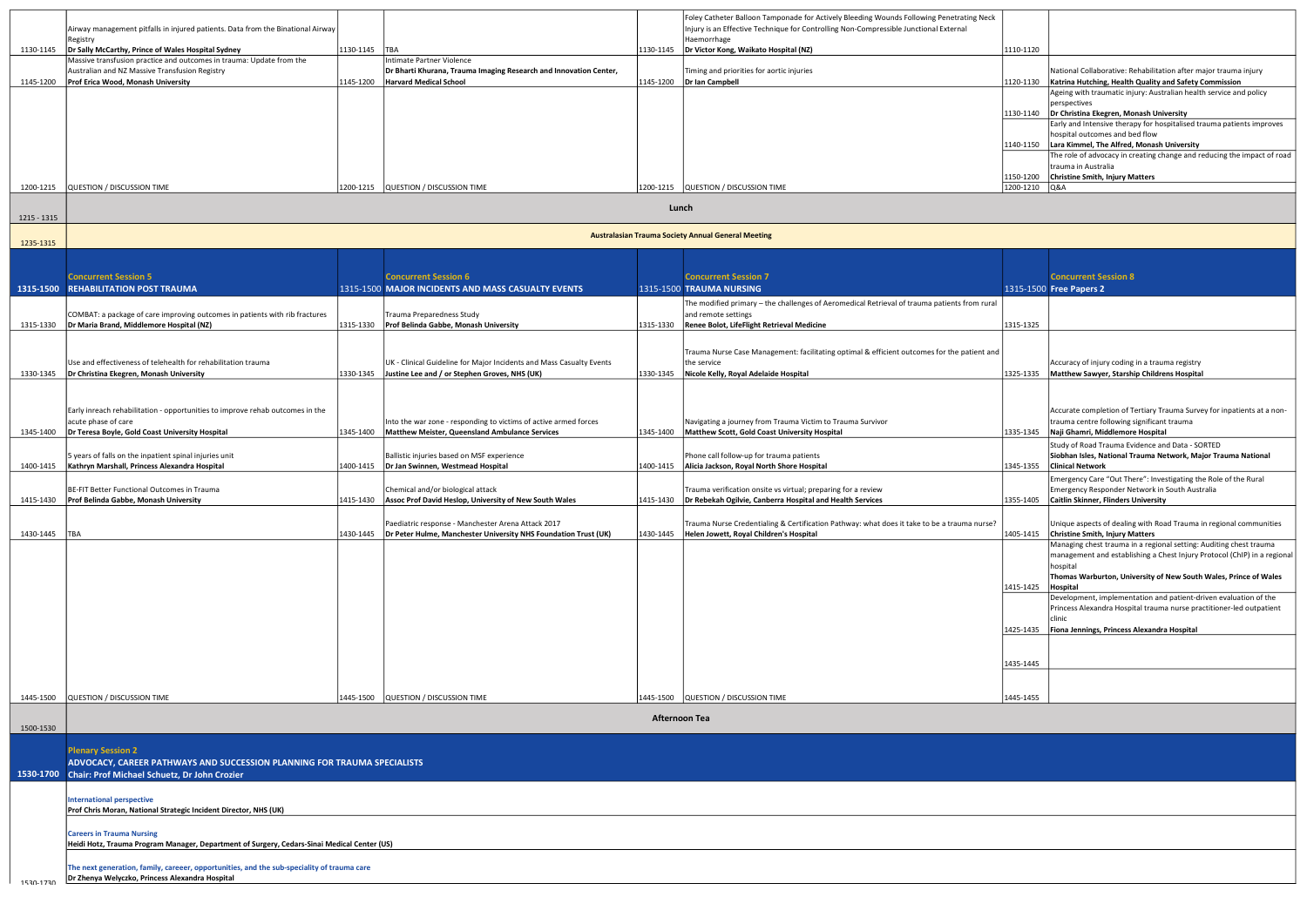| ∪ר וד∟∩ררד |                                                                                                                                                                                                      |                  |                                                                                                               |                  |                                                                                                                                          |                  |                                                                                                                                            |  |  |  |  |
|------------|------------------------------------------------------------------------------------------------------------------------------------------------------------------------------------------------------|------------------|---------------------------------------------------------------------------------------------------------------|------------------|------------------------------------------------------------------------------------------------------------------------------------------|------------------|--------------------------------------------------------------------------------------------------------------------------------------------|--|--|--|--|
|            | Advocacy, career pathways and succession planning for Trauma Specialists<br>Prof Michael Kidd, Deputy Chief Medical Officer and Principal Medical Advisor, Australia Government Department of Health |                  |                                                                                                               |                  |                                                                                                                                          |                  |                                                                                                                                            |  |  |  |  |
|            |                                                                                                                                                                                                      |                  |                                                                                                               |                  |                                                                                                                                          |                  |                                                                                                                                            |  |  |  |  |
|            | TBA                                                                                                                                                                                                  |                  |                                                                                                               |                  |                                                                                                                                          |                  |                                                                                                                                            |  |  |  |  |
|            | <b>Panel discussion</b><br>Prof Ian Civil, Helen Jowett, and/or Heidi Hotz, Dr Zhenya Welyczko, Prof Michael Kidd                                                                                    |                  |                                                                                                               |                  |                                                                                                                                          |                  |                                                                                                                                            |  |  |  |  |
| 1730-1900  | <b>Welcome Reception</b>                                                                                                                                                                             |                  |                                                                                                               |                  |                                                                                                                                          |                  |                                                                                                                                            |  |  |  |  |
|            | DAY <sub>2</sub><br><b>Saturday, 3 September 2022</b>                                                                                                                                                |                  |                                                                                                               |                  |                                                                                                                                          |                  |                                                                                                                                            |  |  |  |  |
|            |                                                                                                                                                                                                      |                  |                                                                                                               |                  |                                                                                                                                          |                  |                                                                                                                                            |  |  |  |  |
|            | <b>Plenary Session 3</b>                                                                                                                                                                             |                  |                                                                                                               |                  |                                                                                                                                          |                  |                                                                                                                                            |  |  |  |  |
|            | 0830 - 1000 HIGH PERFORMING TEAMS<br>High Performing Teams - a series of talks & panel discussion                                                                                                    |                  |                                                                                                               |                  |                                                                                                                                          |                  |                                                                                                                                            |  |  |  |  |
| 0830-1000  | Facilitated by Prof Victoria Brazil, Gold Coast University Hospital                                                                                                                                  |                  |                                                                                                               |                  |                                                                                                                                          |                  |                                                                                                                                            |  |  |  |  |
| 1000-1030  |                                                                                                                                                                                                      |                  |                                                                                                               |                  | <b>Morning Tea</b>                                                                                                                       |                  |                                                                                                                                            |  |  |  |  |
|            |                                                                                                                                                                                                      |                  |                                                                                                               |                  |                                                                                                                                          |                  |                                                                                                                                            |  |  |  |  |
|            | <b>Concurrent Session 9</b><br>1030 - 1215 TRAUMA CARE IN AUSTERE ENVIROMENTS                                                                                                                        | $1030 -$<br>1215 | <b>Concurrent Session 10</b><br>TRAUMA DATA, ANALYTICS AND PREVENTION                                         | $1030 -$<br>1215 | <b>Concurrent Session 11</b><br><b>PAEDIATRIC TRAUMA</b>                                                                                 | $1030 -$<br>1215 | <b>Concurrent Session 12</b><br><b>Free Papers 3</b>                                                                                       |  |  |  |  |
|            |                                                                                                                                                                                                      |                  | Value and importance of the standardisation of patient outcomes data and                                      |                  |                                                                                                                                          |                  | Limb salvage in the era of CTA and endovascular surgery: a 25 year                                                                         |  |  |  |  |
| 1030-1045  | Rescue in austere environments<br>Brad Baumber, Ornge Ambulance Service Toronto (Canada)                                                                                                             | 1030-1045        | outcome measures in trauma/injury<br>Shannon Dias, Jamieson Trauma Institute                                  | 1030-1045        | Paediatric Post Traumatic Amnesia Assessment and Management<br>Jillian Fitzgerald, The Royal Children's Hospital Melbourne               |                  | review of popliteal artery injuries in Western Australia<br>1030-1040   Tommy McKitterick, Bunbury Regional Hospital, Royal Perth Hospital |  |  |  |  |
|            | Bringing life saving knowledge and skills to remote teams                                                                                                                                            |                  | Prevalence of psychoactive drugs in trauma patients presenting to an<br><b>Emergency Department</b>           |                  | Dog bites / mauling                                                                                                                      |                  | Accuracy of injury coding in a trauma registry                                                                                             |  |  |  |  |
| 1045-1100  | Matt Pepper, Tacmed Australia                                                                                                                                                                        | 1045-1100        | Siobhan Isles, National Trauma Network, New Zealand                                                           | 1045-1100        | Dr Halia O'Shea and Antonia Solomon                                                                                                      | 1040-1050        | Matthew Sawyer, Starship Childrens Hospital                                                                                                |  |  |  |  |
|            |                                                                                                                                                                                                      |                  |                                                                                                               |                  |                                                                                                                                          |                  |                                                                                                                                            |  |  |  |  |
| 1100-1115  | Prolonged field care<br>Nicole Foster, International SOS (virtual)                                                                                                                                   |                  | Implementing the Queensland Trauma Data Collection<br>1100-1115  Ben Gardiner, Gold Coast University Hospital |                  | Lawn mower orthopaedic injuries in children<br>1100-1115   Dr Sebastien Stephens, Queensland Childrens Hospital                          | 1050-1100        |                                                                                                                                            |  |  |  |  |
|            | Wilderness Rescues                                                                                                                                                                                   |                  | The real impact of trauma for society in morbidity and mortality - Australia<br>and Beyond                    |                  | Paediatric injury patterns during COVID: how it literally took kids for a ride                                                           |                  | The Search for Guidance; A Scoping Review of Splenic Artery<br>Embolization in Blunt Splenic Trauma                                        |  |  |  |  |
| 1115-1130  | Kerryn Wratt, Ambulance Tasmania                                                                                                                                                                     | 1115-1130        | Cate Cameron, Jamieson Trauma Institute                                                                       | 1115-1130        | Sarah Adams, Sydney Children's Hospital Randwick                                                                                         | 1100-1110        | Daniel Flory, Gold Coast Health<br>Increasing Frequency of penetrating trauma and Knife Crime: The                                         |  |  |  |  |
|            | Responding to a Marauding Terrorist Attack: A London Perspective<br>Professional details: Paramedic within the Tactical Response Unit and                                                            |                  |                                                                                                               |                  |                                                                                                                                          |                  | Perspective from an Australian Major Trauma Centre Trauma over a four-                                                                     |  |  |  |  |
|            | nteroperability Liaison Officer with the London Fire Brigade<br>1130-1145 Georgina Fraser, NHS (virtual)                                                                                             |                  | AAA - IP National Road safety strategy<br>1130-1145 Craig Newland, Australian Automobile Association          |                  | The implementation of a solid organ injury pathway based on ATOMAC guidelines<br>1130-1145   Matthew Sawyer, Starship Childrens Hospital |                  | year period<br>1110-1120 Steven Chiang, Royal Adelaide Hospital                                                                            |  |  |  |  |
|            |                                                                                                                                                                                                      |                  |                                                                                                               |                  |                                                                                                                                          |                  |                                                                                                                                            |  |  |  |  |
| 1145-1200  | TBA                                                                                                                                                                                                  | 1145-1200        | Impact of road traffic data and influence on injury prevention policy<br>Dr John Crozier, Liverpool Hospital  | 1145-1200        | The complexities of pre-hospital paediatric trauma care<br>Dr Claire Bertenshaw, Queensland Ambulance Service                            | 1120-1130        |                                                                                                                                            |  |  |  |  |
|            |                                                                                                                                                                                                      |                  |                                                                                                               |                  |                                                                                                                                          |                  |                                                                                                                                            |  |  |  |  |
|            |                                                                                                                                                                                                      |                  |                                                                                                               |                  |                                                                                                                                          |                  |                                                                                                                                            |  |  |  |  |
|            |                                                                                                                                                                                                      |                  |                                                                                                               |                  |                                                                                                                                          | 1130-1140        |                                                                                                                                            |  |  |  |  |
|            |                                                                                                                                                                                                      |                  |                                                                                                               |                  |                                                                                                                                          |                  |                                                                                                                                            |  |  |  |  |
|            |                                                                                                                                                                                                      |                  |                                                                                                               |                  |                                                                                                                                          | 1140-1150        |                                                                                                                                            |  |  |  |  |
|            |                                                                                                                                                                                                      |                  |                                                                                                               |                  |                                                                                                                                          |                  |                                                                                                                                            |  |  |  |  |
|            |                                                                                                                                                                                                      |                  |                                                                                                               |                  |                                                                                                                                          |                  |                                                                                                                                            |  |  |  |  |
|            |                                                                                                                                                                                                      |                  |                                                                                                               |                  |                                                                                                                                          | 1150-1200        |                                                                                                                                            |  |  |  |  |
| 1200-1215  | QUESTION / DISCUSSION TIME                                                                                                                                                                           |                  | 1200-1215 QUESTION / DISCUSSION TIME                                                                          |                  | 1200-1215 QUESTION / DISCUSSION TIME                                                                                                     |                  | 1200-1210 QUESTION / DISCUSSION TIME                                                                                                       |  |  |  |  |
|            |                                                                                                                                                                                                      |                  |                                                                                                               |                  | Lunch                                                                                                                                    |                  |                                                                                                                                            |  |  |  |  |
| 1215-1315  |                                                                                                                                                                                                      |                  |                                                                                                               |                  |                                                                                                                                          |                  |                                                                                                                                            |  |  |  |  |
|            | <b>Concurrent Session 13</b>                                                                                                                                                                         |                  | <b>Concurrent Session 14</b>                                                                                  |                  | <b>Concurrent Session 15</b>                                                                                                             |                  | <b>Concurrent Session 16</b>                                                                                                               |  |  |  |  |
|            | 1315-1445 TRAUMA EDUCATION AND TRAINING                                                                                                                                                              |                  | 1315-1445 PREHOSPITAL + RETRIVAL TRAUMA SPECIALISTS                                                           |                  | 1315-1445 TRAUMA IN THE GERIATRIC POPULATION                                                                                             |                  | 1315-1445 Free Papers 4<br>Surveying Burn Care Specialists' Views Toward End-of-Life Decision-                                             |  |  |  |  |
|            | Computer assisted trauma resuscitation                                                                                                                                                               |                  | Prehospital burns management                                                                                  |                  | Older trauma screening tool - can we reduce under-triage in older patients?                                                              |                  | Making                                                                                                                                     |  |  |  |  |
|            | 1315-1330   Mark Fitzgerald                                                                                                                                                                          | 1315-1330        | Julie Hughes, Queensland Ambulance Service                                                                    |                  | 1315-1330  Dr Adam Mahoney, Royal Hobart Hospital                                                                                        | 1315-1325        | Lincoln Tracy, Monash University<br>Emergency medical services on-scene time for major trauma patients in                                  |  |  |  |  |

1330-1345

3D immersive training for paramedic students

Shonel Hall 1330-1345

Evidence based extraction - the trauma gap

Joff van Ek, Fire Rescue Victoria 1330-1345

| <b>Concurrent Session 15</b>                                                |           | <b>Concurrent Session 16</b>                                          |
|-----------------------------------------------------------------------------|-----------|-----------------------------------------------------------------------|
| <b>TRAUMA IN THE GERIATRIC POPULATION</b>                                   |           | 1315-1445 Free Papers 4                                               |
|                                                                             |           | Surveying Burn Care Specialists' Views Toward End-of-Life Decision-   |
| Older trauma screening tool - can we reduce under-triage in older patients? |           | Making                                                                |
| Dr Adam Mahoney, Royal Hobart Hospital                                      | 1315-1325 | Lincoln Tracy, Monash University                                      |
|                                                                             |           | Emergency medical services on-scene time for major trauma patients in |
| Falls in the elderly; expect the unexpected                                 |           | New Zealand                                                           |
| Dr Martie Botha, Royal Adelaide Hospital                                    | 1325-1335 | Luisa Montoya, University of Auckland                                 |